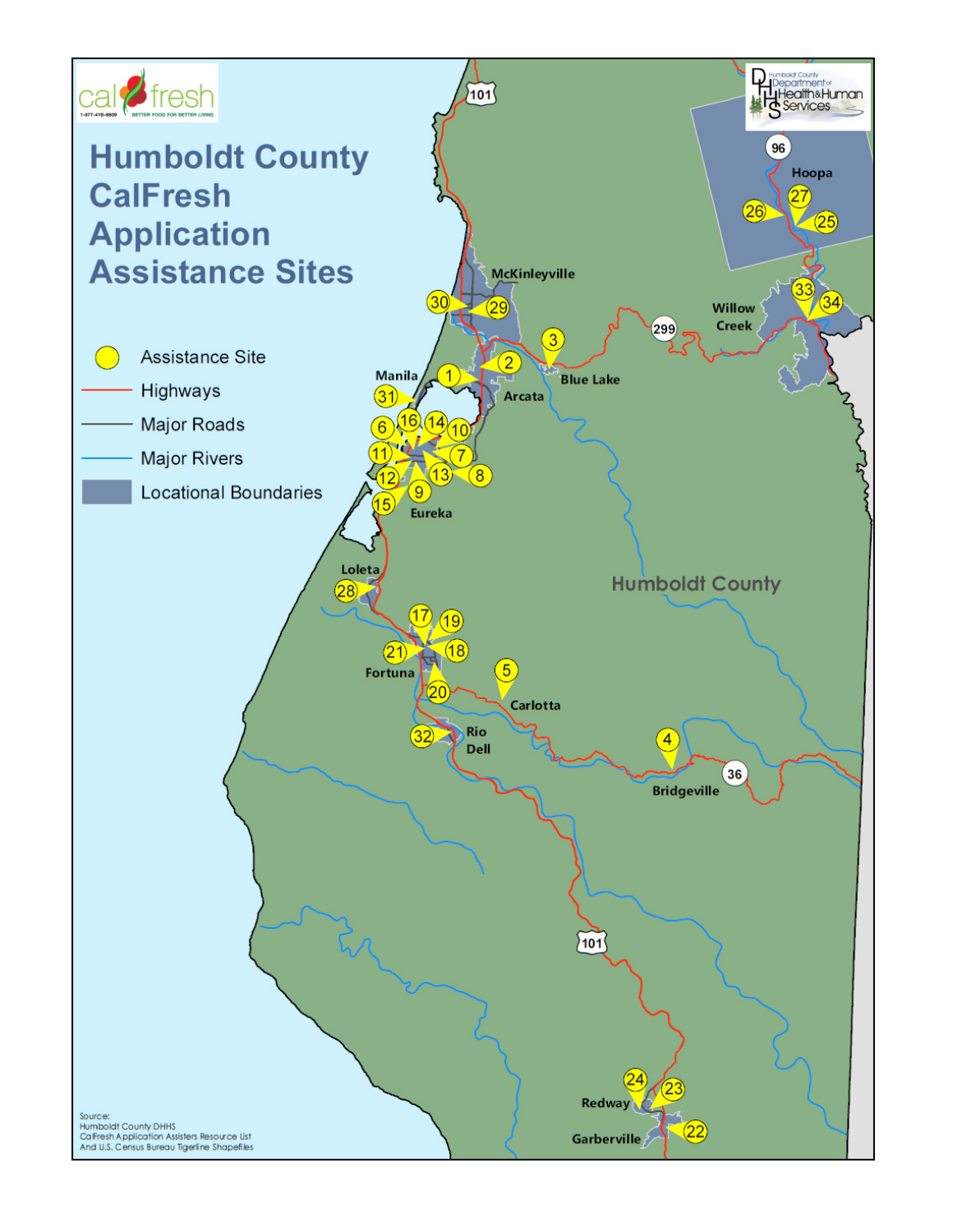

Application **Assisters** 



| #               | <b>ORGANIZATION</b>                                              | <b>ADDRESS</b>                                                      | <b>PHONE</b>       | <b>HOURS</b>                                                                                          |  |  |  |
|-----------------|------------------------------------------------------------------|---------------------------------------------------------------------|--------------------|-------------------------------------------------------------------------------------------------------|--|--|--|
| <b>By Phone</b> |                                                                  |                                                                     |                    |                                                                                                       |  |  |  |
|                 | Open Door Community Health<br><b>Centers-Member Services</b>     |                                                                     | 269-7073           | Monday-Friday<br>8 a.m.-5 p.m.                                                                        |  |  |  |
|                 | 211 Humboldt-United Way                                          |                                                                     | 211 or<br>441-1001 | Monday-Friday<br>9 a.m.-5 p.m.                                                                        |  |  |  |
|                 | <b>Arcata</b>                                                    |                                                                     |                    |                                                                                                       |  |  |  |
| 1               | Humboldt Open Door Clinic                                        | 770 10th St.<br>Arcata, CA 95521                                    | 826-8610           | Monday-Friday<br>8 a.m.-5 p.m.                                                                        |  |  |  |
| $\mathbf{2}$    | North Country Clinic                                             | 785 18th St.<br>Arcata, CA 95521                                    | 822-2481           | Monday-Friday<br>8 a.m.-5 p.m.                                                                        |  |  |  |
|                 | <b>Blue Lake</b>                                                 |                                                                     |                    |                                                                                                       |  |  |  |
| 3               | <b>Blue Lake Community</b><br><b>Resource Center</b>             | 111 Greenwood Ave.<br>Blue Lake, CA 95525                           | 668-4281           | Wednesday-Friday<br>9 a.m.-3 p.m.                                                                     |  |  |  |
|                 | <b>Bridgeville</b>                                               |                                                                     |                    |                                                                                                       |  |  |  |
| 4               | <b>Bridgeville Community Center</b>                              | 38717 Kneeland Road<br>Bridgeville, CA 95526                        | 777-1775           | Tuesday-Friday<br>9 a.m.-4 p.m.                                                                       |  |  |  |
|                 | <b>Carlotta</b>                                                  |                                                                     |                    |                                                                                                       |  |  |  |
| 5               | <b>Carlotta Healthy Start</b><br><b>Community Center</b>         | 300 Wilder Road<br>Carlotta, CA 95528                               | 768-3860           | Monday-Friday<br>8:30 a.m.-3:30 p.m.                                                                  |  |  |  |
|                 | <b>Eureka</b>                                                    |                                                                     |                    |                                                                                                       |  |  |  |
| 6               | <b>DHHS Social Services</b>                                      | 929 Koster St.<br>Eureka, CA 95501                                  |                    | Monday-Friday, 8:30 a.m.-<br>5:30 p.m.                                                                |  |  |  |
| 7               | <b>Burre Dental Center</b>                                       | 959 Myrtle Ave.<br>Eureka, CA 95501                                 | 442-7078           | Monday-Thursday<br>6:45 a.m.-5 p.m.<br>Friday<br>7:45 a.m.-5 p.m.<br>Saturday<br>7:45 a.m.- 2:30 p.m. |  |  |  |
| 8               | <b>Changing Tides Family</b><br><b>Services</b>                  | 2259 Myrtle Ave.<br>Eureka, CA 95501                                | 444-8293           | Monday-Friday<br>8:30 a.m.-noon and<br>$1 - 5$<br>p.m. or by appointment                              |  |  |  |
| 9               | Eureka City Schools<br><b>Marshall Family Resource</b><br>Center | I Street between Trinity and<br>Huntoon streets<br>Eureka, CA 95501 | 441-2516           | Monday-Friday<br>8:30 a.m.-4:30 p.m.                                                                  |  |  |  |
| 10              | <b>Eureka Community Health</b><br>and Wellness Center            | 2200 Tydd St.<br>Eureka, CA 95501                                   | 441-1624           | Monday-Thursday<br>8 a.m.-8 p.m.<br>Friday<br>8 a.m.-5 p.m.<br>Saturday<br>9 a.m.-1 p.m.              |  |  |  |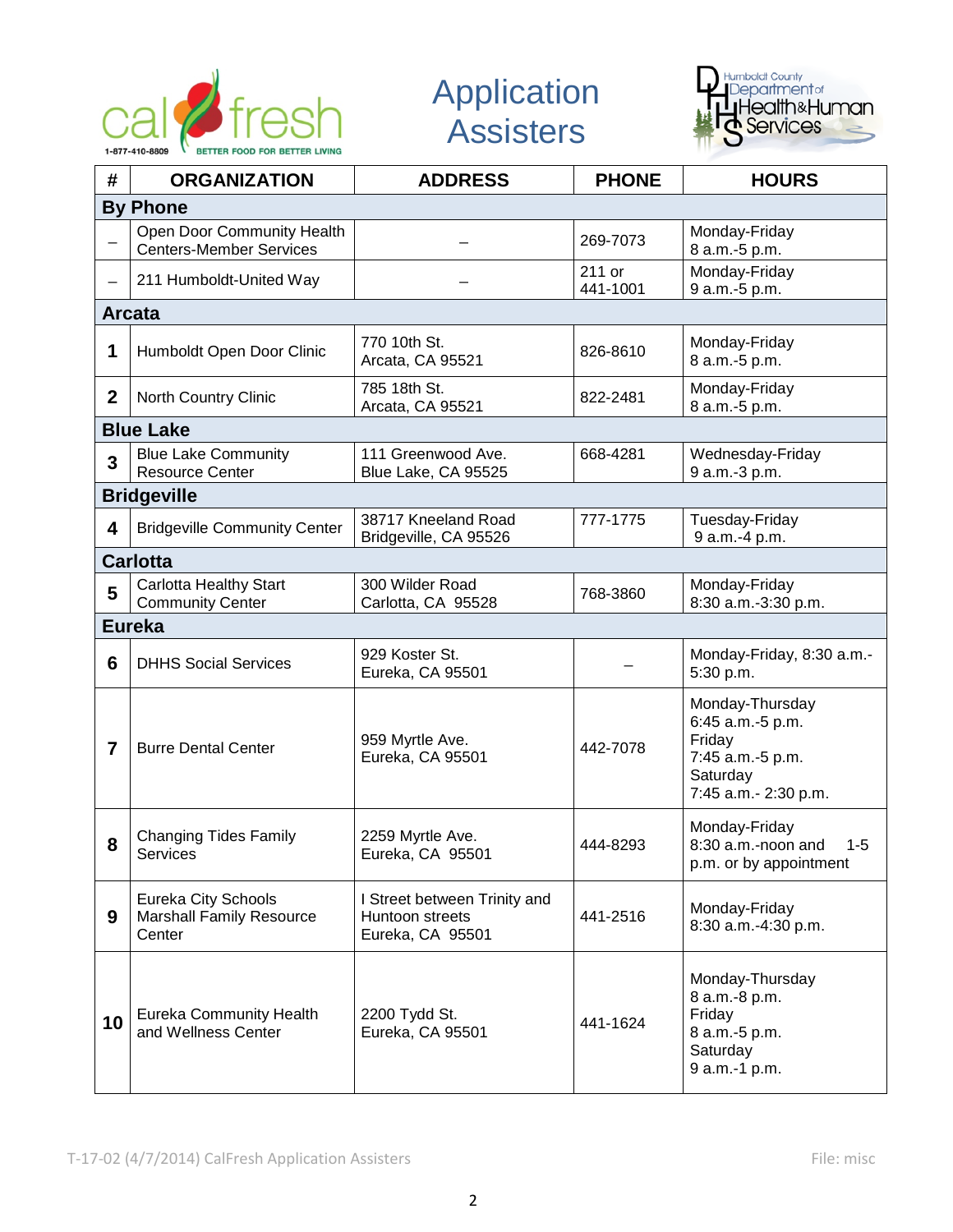| #       | <b>ORGANIZATION</b>                                                                       | <b>ADDRESS</b>                                                    | <b>PHONE</b>     | <b>HOURS</b>                                                                                    |  |  |
|---------|-------------------------------------------------------------------------------------------|-------------------------------------------------------------------|------------------|-------------------------------------------------------------------------------------------------|--|--|
| 11      | Food for People, main facility                                                            | 307 W. 14 <sup>th</sup> St.<br>Eureka, CA 95501                   | 445-3166         | Monday-Friday<br>8:30 a.m.-4 p.m. or<br>by<br>appointment<br>Monday<br>9 a.m.-3 p.m. drop in    |  |  |
| $12 \,$ | Food for People at the<br><b>Humboldt Senior Resource</b><br>Center                       | 1910 California St.<br>Eureka, CA 95501                           | 443-9747         | Fourth Tuesday<br>of the month<br>11:30 a.m.-1 p.m.                                             |  |  |
| 13      | <b>Healthy Kids Humboldt</b>                                                              | General Hospital campus<br>2200 Harrison Ave.<br>Eureka, CA 95501 | 442-6066         | Monday-Friday<br>9 a.m.-3 p.m.                                                                  |  |  |
| 14      | Senior Information and<br>Assistance-Area 1 Agency on<br>Aging                            | 434 Seventh St.<br>Eureka, CA 95501                               | 442-3763         | Monday-Friday<br>8:30 a.m.-4:30 p.m.                                                            |  |  |
| 15      | South Bay Union School<br><b>District Healthy Start</b>                                   | 5230 Vance Ave.<br>Eureka, CA 95503                               | 445-5933         | Monday-Friday<br>10 a.m.-4 p.m.                                                                 |  |  |
| 16      | <b>Westside Community</b><br><b>Improvement Association</b>                               | 1000 B St.<br>Eureka, CA 95501                                    | 444-2988         | Monday-Friday<br>10 a.m.-5 p.m.                                                                 |  |  |
|         | <b>Fortuna</b>                                                                            |                                                                   |                  |                                                                                                 |  |  |
| 17      | Food for People at the<br><b>Humboldt Senior Resource</b><br>Center's Fortuna Dining Site | 2130 Smith Lane<br>Fortuna, CA 95540                              | 725-6245         | First Wednesday<br>of the month<br>Noon-1 p.m.                                                  |  |  |
| 18      | Food for People at the<br>St. Joseph Pantry Shelf                                         | 2292 Newburg Road<br>Fortuna, CA 95540                            | 725-1148         | First Wednesday<br>of the month<br>10-11:30 a.m.                                                |  |  |
| 19      | Fortuna Adventist Community<br>Services                                                   | 2331 Rohnerville Road<br>Fortuna, CA 95540                        | 725-1166         | Tuesday and Wednesday<br>11 a.m.-noon                                                           |  |  |
| 20      | <b>Fortuna Elementary Family</b><br>Resources: Ambrosini                                  | 3850 Rohnerville Road<br>Fortuna, CA 95540                        | 725-4688         | Monday-Friday<br>8:30 a.m.-4:30 p.m.                                                            |  |  |
| 21      | Fortuna Elementary Family<br>Resources: South School                                      | 2089 Newburg Road<br>Fortuna, CA 95540                            | 725-2519         | Monday-Friday<br>8:30 a.m.-4:30 p.m.                                                            |  |  |
|         | <b>Garberville/Redway</b>                                                                 |                                                                   |                  |                                                                                                 |  |  |
| 22      | <b>DHHS Garberville Outstation</b>                                                        | 727 Cedar St.<br>Garberville, CA 95542                            | 923-2759         | Monday-Friday<br>9 a.m.-noon and<br>1-4:30 p.m.                                                 |  |  |
| 23      | <b>Redwoods Rural Health</b><br>Center                                                    | 101 West Coast Road<br>Redway, CA 95560                           | 923 2783         | Monday-Friday<br>8 a.m.-5 p.m.                                                                  |  |  |
| 24      | Southern Humboldt Family<br>Resource Centers (Casterlin,<br>Redway, Miranda)              | 344 Humboldt Ave.<br>Redway, CA 95560                             | 923-1147         | Monday-Friday<br>8:30 a.m.-5:30 p.m.                                                            |  |  |
| Hoopa   |                                                                                           |                                                                   |                  |                                                                                                 |  |  |
| 25      | <b>DHHS Hoopa Outstation</b>                                                              | 1200 Airport Road<br>Hoopa, CA 95546                              | 530-625-<br>4251 | Monday-Friday<br>9 a.m.-noon and<br>1-4:30 p.m.                                                 |  |  |
| 26      | Hupa Family Resource Center                                                               | T9 Holt St.<br>Hoopa, CA 95546                                    | 530-625-<br>4000 | Monday-Friday<br>8 a.m.-noon and<br>$1$ to<br>5 p.m.                                            |  |  |
| 27      | K'ima:w Medical Center                                                                    | 535 Airport Road<br>Hoopa, CA 95546                               | 530-625-<br>4261 | Monday, Tuesday,<br>Thursday and Friday<br>8:30 a.m.-noon<br>and 1-5 p.m.<br>Wednesday 1-5 p.m. |  |  |